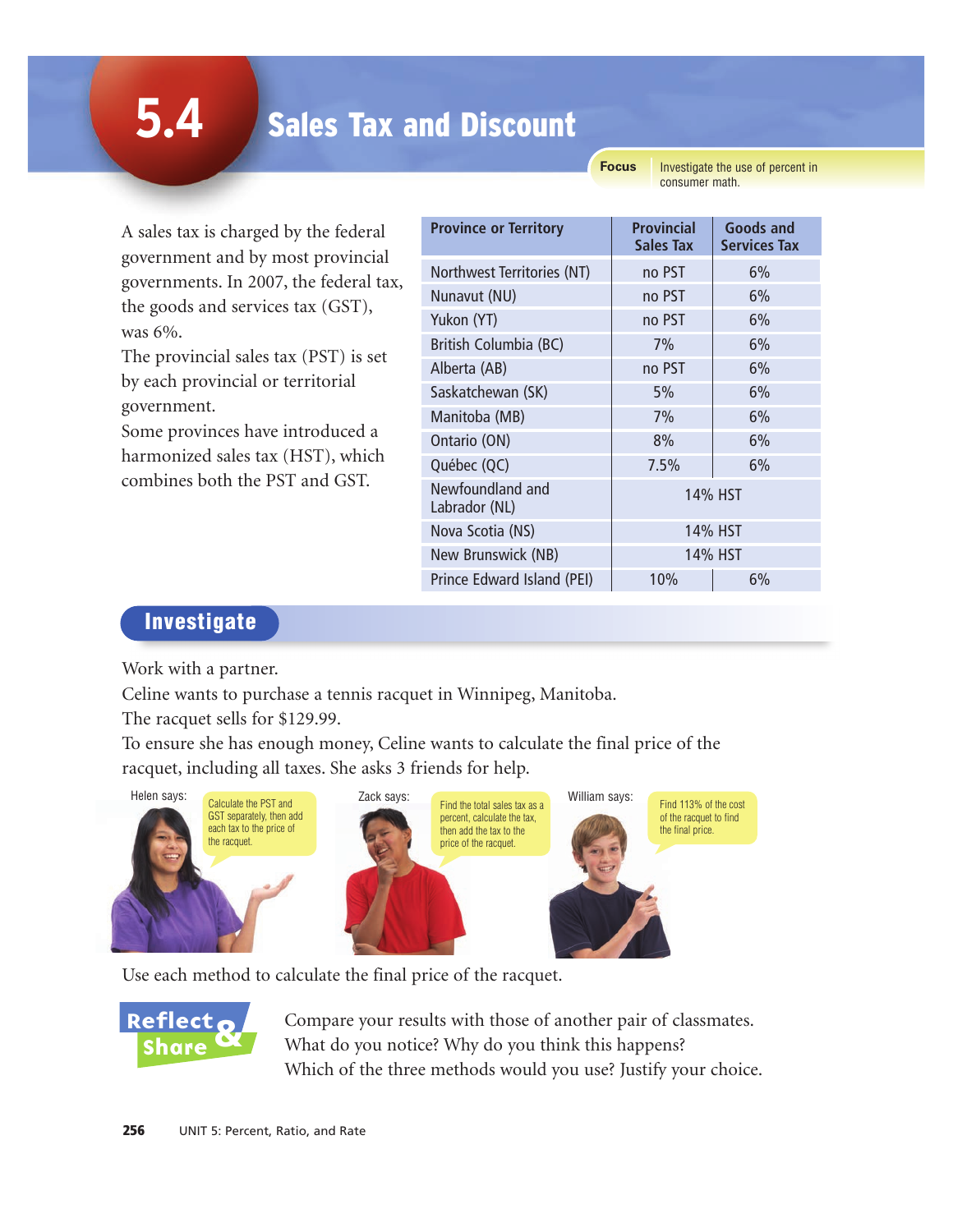#### **Connect**

The selling price of an item is often the same throughout Canada. But the amount you pay depends on the province or territory where you buy the item.

## *Example 1*

|                   | How much would you pay for this DVD in each place?          |        |
|-------------------|-------------------------------------------------------------|--------|
| a) Nunavut        | <b>b</b> ) Saskatchewan <b>c</b> ) Nova Scotia              | 325.99 |
| <b>A Solution</b> |                                                             |        |
|                   | a) In Nunavut, there is no PST.                             |        |
| The GST is 6%.    |                                                             |        |
|                   | 6% of \$25.99 = $0.06 \times$ \$25.99                       |        |
|                   | $=$ \$1.56                                                  |        |
|                   | So, the price you pay is: $$25.99 + $1.56 = $27.55$         |        |
|                   | b) In Saskatchewan, the PST is 5% and the GST is 6%.        |        |
|                   | PST: 5% of \$25.99 = 0.05 $\times$ \$25.99                  |        |
|                   | $\dot{=}$ \$1.30                                            |        |
|                   | GST: 6% of \$25.99 = 0.06 $\times$ \$25.99                  |        |
|                   | $\dot{=}$ \$1.56                                            |        |
|                   | So, the price you pay is: $$25.99 + $1.30 + $1.56 = $28.85$ |        |
|                   | c) In Nova Scotia, the HST is 14%.                          |        |
|                   | HST: 14% of \$25.99 = 0.14 $\times$ \$25.99                 |        |
|                   | $\dot{=}$ \$3.64                                            |        |
|                   | So, the price you pay is: $$25.99 + $3.64 = $29.63$         |        |
|                   |                                                             |        |

When an item is on sale for 20% off, we say that there is a **discount** of 20%. A discount of 20% on an item means that you pay:  $100\% - 20\% = 80\%$  of the regular price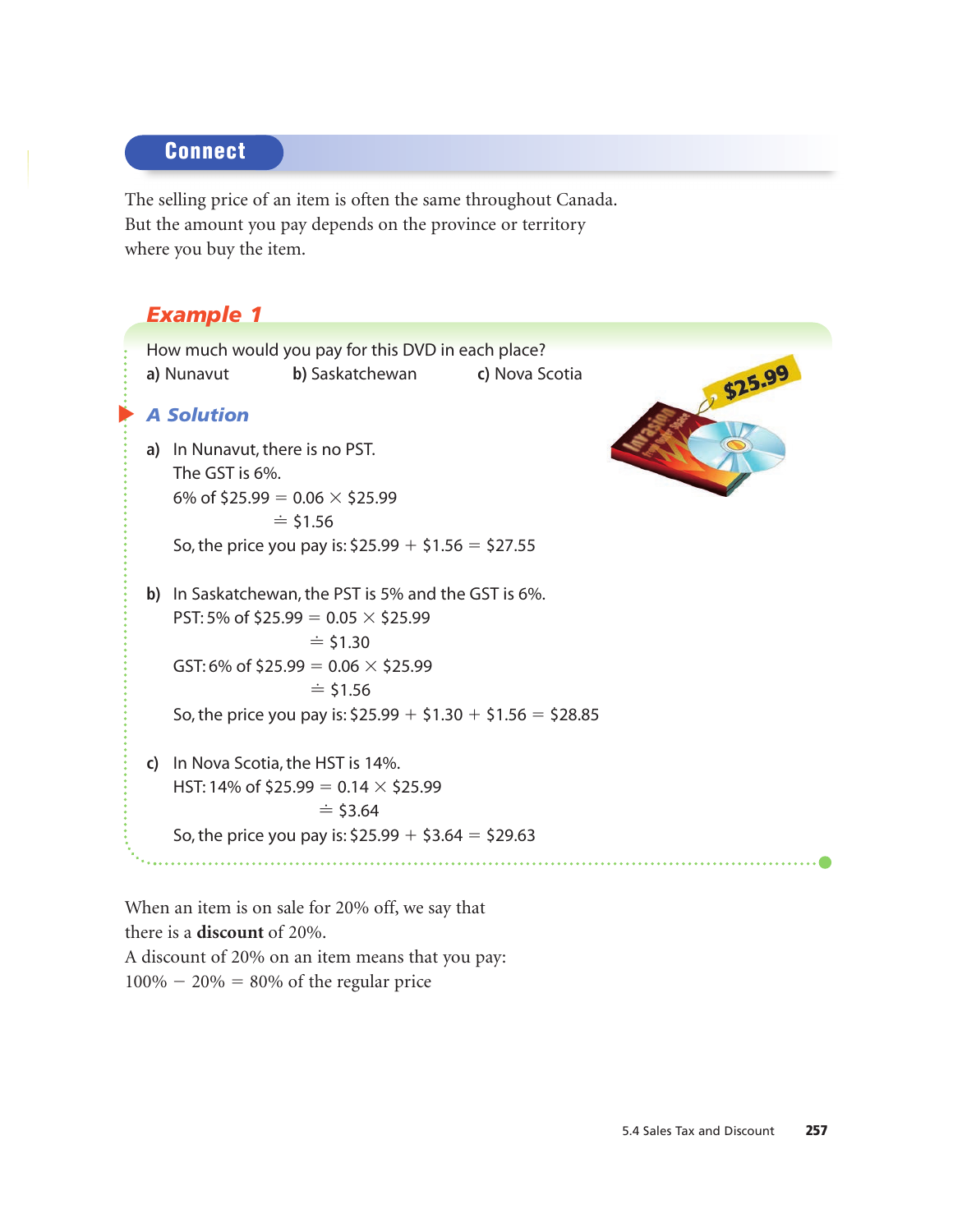## *Example 2*

A video game in Vancouver is discounted by 30%.

Its regular price is \$27.99.

- **a)** Calculate the sale price of the video game before taxes.
- **b)** Calculate the sale price of the video game including taxes.

#### ▲ *A Solution*

**a)** To find the amount of the discount, calculate 30% of \$27.99.  $30\% = \frac{30}{100} = 0.3$ 100

So, 30% of  $$27.99 = 0.3 \times $27.99$ 

$$
\doteq
$$
 \$8.40

The amount of the discount is \$8.40.

So, the sale price of the video game is:  $$27.99 - $8.40 = $19.59$ 

**b)** In Vancouver, the PST is 7% and the GST is 6%. Calculate the taxes.

The PST is 7%. 7% of \$19.59 =  $0.07 \times$  \$19.59  $\dot{=}$  \$1.37 The GST is 6%. 6% of \$19.59 =  $0.06 \times$  \$19.59  $\dot{=}$  \$1.18 So, the sale price, including taxes, is:  $$19.59 + $1.37 + $1.18 = $22.14$ 

#### ▲ *Example 2 Another Solution*

**a)** Find the sale price in one step. The sale price of the video game is:  $100\% - 30\%$ , or 70% of \$27.99 70% of \$27.99 =  $0.7 \times$  \$27.99  $=$  \$19.59 So, the sale price of the video game is \$19.59. **b)** Find the sale price, including taxes, in one step. The total sales tax is:  $7\% + 6\% = 13\%$ \$19.59 is 100% of the sale price.

So, the sale price including taxes is  $100\% + 13\%$ , or 113% of \$19.59.

113% of \$19.59 = 1.13  $\times$  \$19.59

$$
\doteq 522.14
$$

So, the sale price, including taxes, is \$22.14.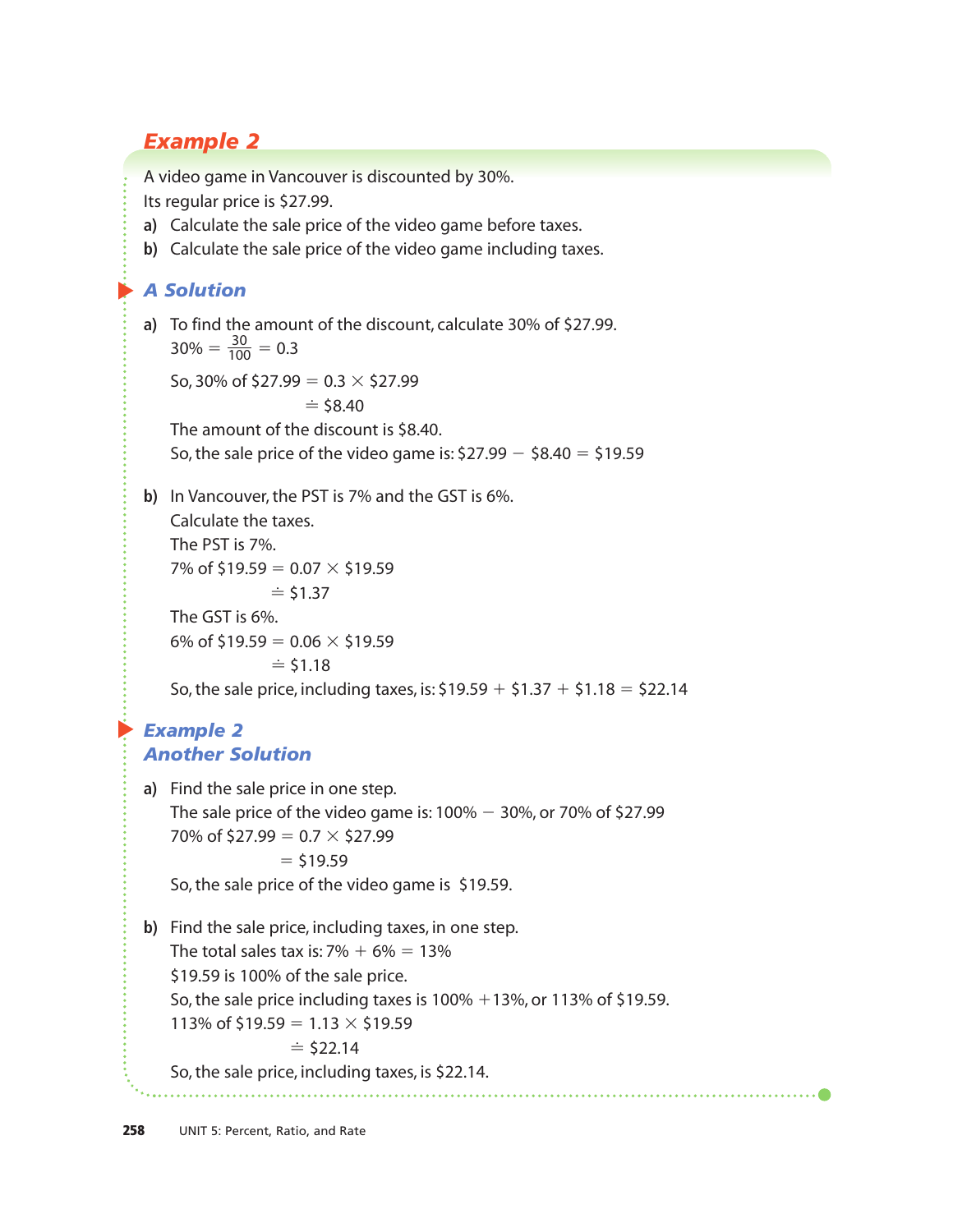## *Example 3*

The cost price of a backpack is \$10.50.

This is 30% of the selling price.

- **a)** What is the selling price of the backpack?
- **b)** What does a customer pay for the backpack in Regina, Saskatchewan?

#### *A Solution*

▲

- **a)** 30% of the selling price is \$10.50. So, 1% of the selling price is:  $\frac{$10.50}{30}$ and 100% of the selling price is:  $\frac{$10.50}{30} \times 100 = 35$ The selling price of the backpack is \$35.00. 30 30
- **b)** The PST in Saskatchewan is 5%. The GST is 6%. So, the total sales tax is:  $5\% + 6\% = 11\%$ So, the price you pay is  $100\% + 11\%$ , or  $111\%$  of \$35.00. 111% of \$35.00 =  $1.11 \times$  \$35.00  $=$  \$38.85 A customer in Regina pays \$38.85 for the backpack.



- 1. In *Example 1b*, the PST was calculated before the GST. Suppose these calculations were reversed. Do you think you would get the same answer? Explain.
- 2. In *Example 2*, the discount was calculated as \$8.397. Why was the answer given as \$8.40?
- **3.** Suppose you bought a taxable item for \$50. How much would you pay for it in your province or territory?

What strategy would you use to find out?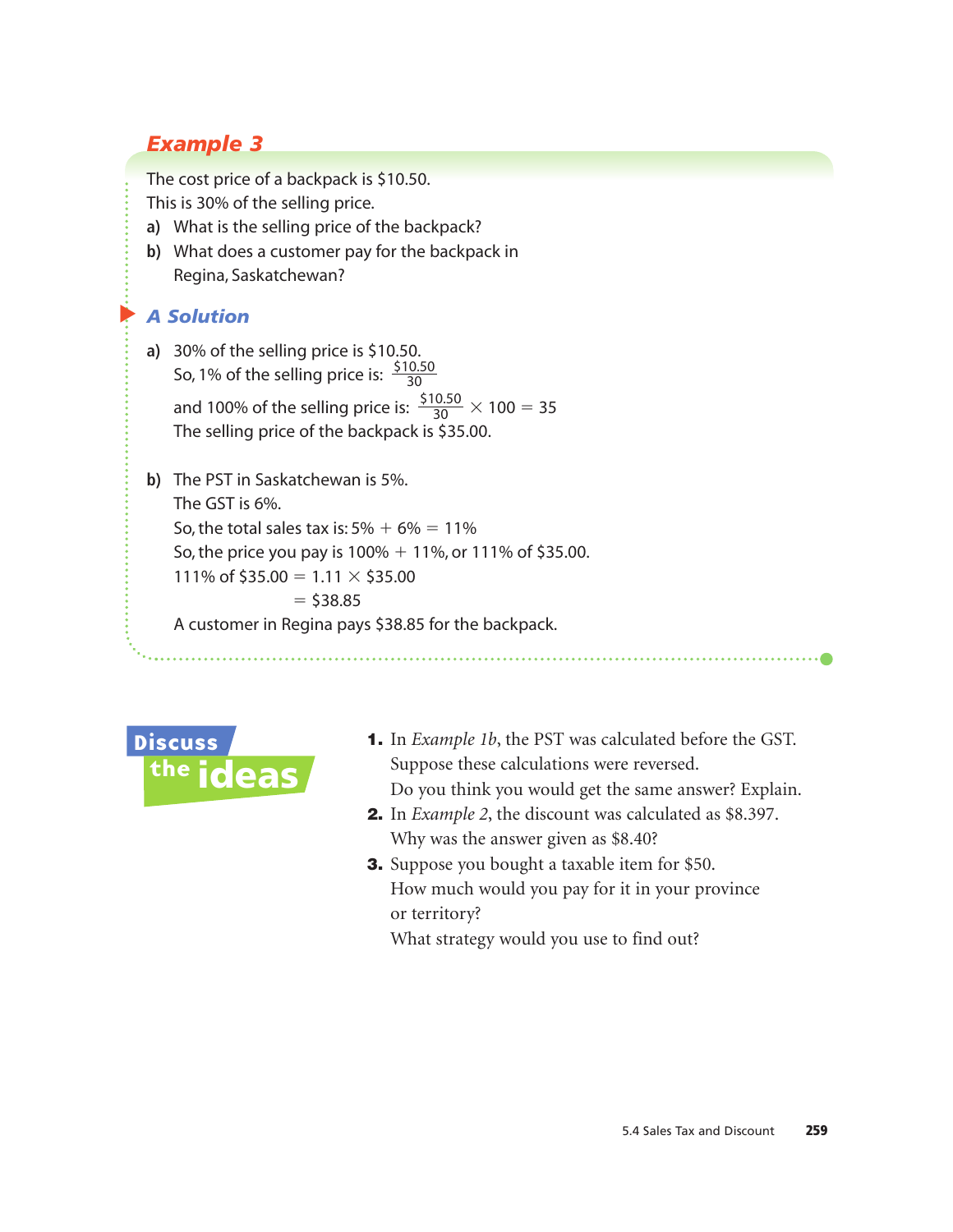## **Practice**

Use a calculator when you need to.

#### *Check*

- 4. Suppose you are in Flin Flon, Manitoba. Find the PST on each item.
	- **a)** a pair of sunglasses that cost \$15.00
	- **b)** a sunscreen that costs \$8.99
	- **c)** a laser mouse that costs \$21.99
- 5. Suppose you are in Fort Simpson, Northwest Territories. Find the GST on each item.
	- **a)** a digital camera that costs \$89.97
	- **b)** a cordless phone that costs \$24.97
	- **c)** a soccer ball that costs \$17.99
- 6. Suppose you are in Victoria, British Columbia. Find the sales taxes on each item.
	- **a)** a package of light bulbs that costs \$7.47
	- **b)** an inflatable raft that costs \$32.99
	- **c)** a diving mask that costs \$27.98
- 7. Suppose you are in Moose Jaw, Saskatchewan. For each item below:
	- **a)** Calculate the PST and GST.
	- **b)** Calculate the selling price including taxes.



## *Apply*

- 8. Suppose you are in Iqaluit, Nunavut. For each item below:
	- **a)** Calculate the discount.
	- **b)** Calculate the sale price before taxes.
	- **c)** Calculate the sale price including taxes.



- 9. A new house was purchased for \$304 000. After 3 years, its market value had increased by 28%. What was the market value of the house after 3 years?
- 10. **Assessment Focus** A video store offers these choices. Choice A: 30% off each DVD with regular price \$25.00 Choice B: Buy two DVDs for \$40.00. Which is the better deal for the customer? Justify your answer.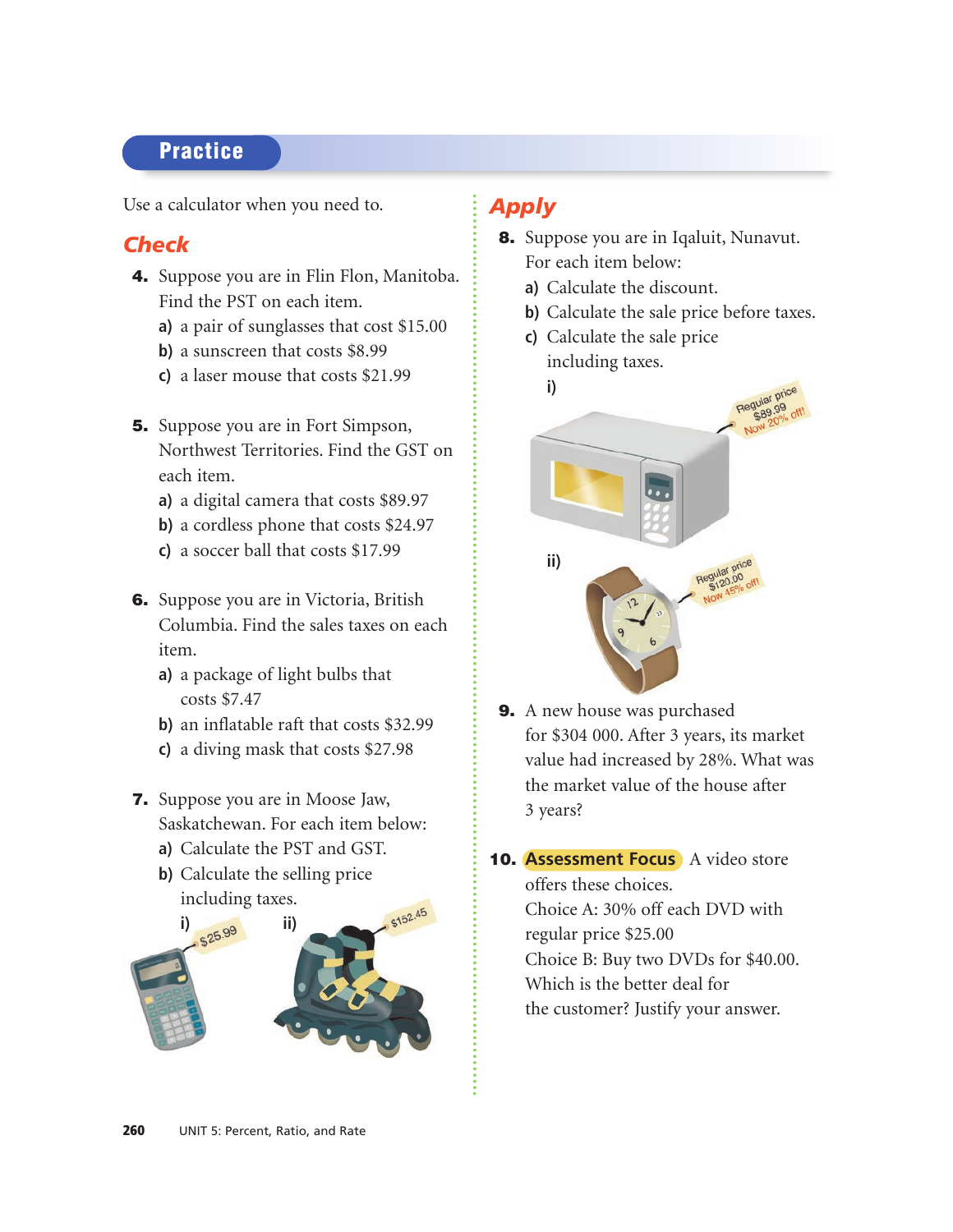11. In a sale in Red Deer, Alberta, the price of a blow dryer is marked down.



- **a)** What is the percent decrease?
- **b)** Calculate the sale price including taxes.
- **12.** At the end of the summer, a gift store in Vancouver reduced the price of a souvenir T-shirt. The regular price of the T-shirt was \$30. The T-shirt was reduced by 25%. The manager then put this sign in the window:



Rico told his mother that the T-shirt was now half its regular price. Was Rico correct? Justify your answer.

13. During a 20%-off sale, the sale price of an MP3 alarm clock radio was \$35.96. What was the regular price of the radio? 14. The regular price of a pair of snowshoes in Brandon, Manitoba, is \$129.99. The price of the snowshoes is marked down by 13%. Abbott says that the sale price including taxes will be \$129.99 because the discount and taxes cancel each other out. Is Abbott's reasoning correct? Justify your answer.



- **15.** The price of a hair straightener in Fredericton, New Brunswick, is reduced by \$28.38. This is a discount of 33%.
	- **a)** What is the regular price of the hair straightener?
	- **b)** What is the sale price of the hair straightener including taxes?
- **16.** Anika wants to buy a snowboarding helmet. The original price is \$75.00. It is on sale for 30% off. Anika will pay 13% sales tax. A customer behind Anika in the line suggested that it would be cheaper if the 30% discount was subtracted before calculating the sales tax. Another customer said it would be cheaper if the 13% sales tax was added before the discount was subtracted. Who is correct? Show how you found out.